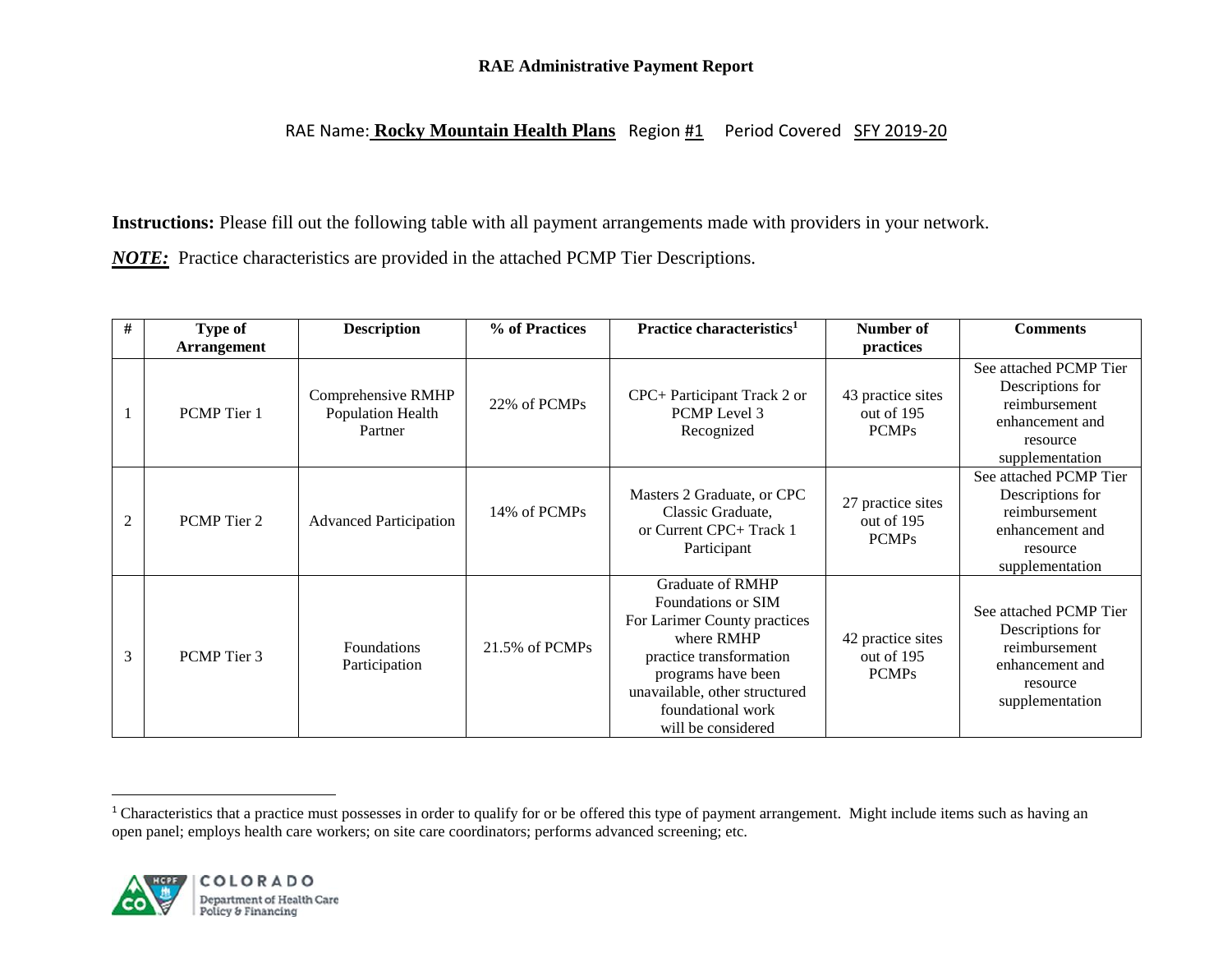|  | RAE Name: Rocky Mountain Health Plans Region #1 Period Covered SFY 2019-20 |  |
|--|----------------------------------------------------------------------------|--|
|--|----------------------------------------------------------------------------|--|

| $\overline{4}$ | PCMP Tier 4                                                                    | <b>Basic Participation</b>                                                                                                                                                                                 | 42.5% of PCMPs                                                                                 | No historical practice<br>transformation work<br>completed; may be engaged in<br><b>RMHP</b><br>Foundations or SIM                                                                                                 | 83 practice sites<br>out of 195<br><b>PCMPs</b>                           | See attached PCMP Tier<br>Descriptions for<br>reimbursement<br>enhancement and<br>resource<br>supplementation |
|----------------|--------------------------------------------------------------------------------|------------------------------------------------------------------------------------------------------------------------------------------------------------------------------------------------------------|------------------------------------------------------------------------------------------------|--------------------------------------------------------------------------------------------------------------------------------------------------------------------------------------------------------------------|---------------------------------------------------------------------------|---------------------------------------------------------------------------------------------------------------|
| 5              | <b>Behavioral Health</b><br><b>Value Based</b><br>Payment                      | Value Based Payment<br>model<br>with sub-capitation,<br>shared risk for inpatient<br>and outpatient services,<br>and eligibility for a<br>share<br>of BH incentive<br>payments                             | 100% of Region 1<br><b>CMHCs</b>                                                               | All CMHCs in Region 1                                                                                                                                                                                              | 4 CMHCs                                                                   | This model has<br>been reviewed<br>with the<br>Department                                                     |
| 6              | <b>Behavioral Health</b><br>Fee For Service                                    | <b>Behavioral Health</b><br><b>Basic</b><br>Participation<br>Basic, fee-based<br>payment<br>No pay-for-<br>performance                                                                                     | 97.5% of Providers<br>(excluding sub-<br>capitated CMHCs)                                      | Eligible Providers include:<br>Qualified and licensed<br>behavioral health providers<br>(including mental health and<br>substance use disorder) who<br>successfully complete RMHP<br>contracting and credentialing | 819 providers in<br>167<br>groups/practices                               |                                                                                                               |
| $\overline{7}$ | <b>Behavioral Health</b><br>Fee For Service with<br>Value Based<br>Enhancement | Provider is paid fee-for-<br>service for all billable<br>services and receives a<br>payment enhancement<br>to coordinate care and<br>wrap around services<br>for members discharged<br>from inpatient care | 2.5% of Providers<br>(excluding sub-<br>capitated CMHCs)                                       | Eligible Providers include:<br>Qualified and licensed<br>behavioral health providers who<br>successfully complete RMHP<br>contracting and credentialing                                                            | 21 providers in 1<br>group                                                |                                                                                                               |
| 8              | <b>RMHP</b> Prime<br>payment reform<br>initiative                              | Retention of savings<br>within the RMHP<br>Prime<br>global budget is                                                                                                                                       | Dependent on<br>practices achieving<br>quality targets<br>necessary to qualify<br>for payments | Upon achievement of quality<br>performance<br>measures, any shared savings is<br>shared as such:<br>60% to primary care providers                                                                                  | Dependent on<br>practices<br>achieving<br>quality targets<br>necessary to |                                                                                                               |

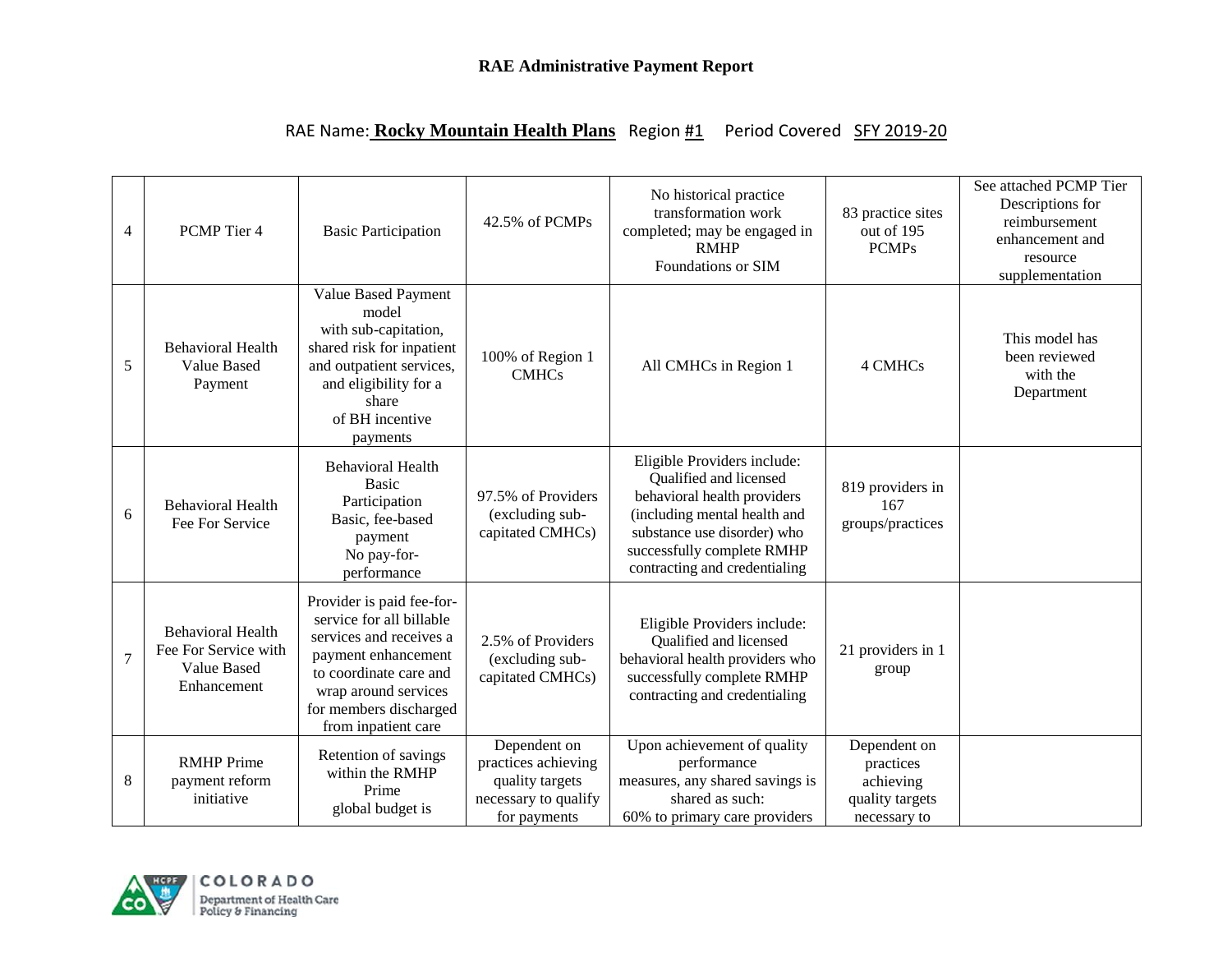# **RAE Administrative Payment Report**

# RAE Name: **Rocky Mountain Health Plans** Region #1 Period Covered SFY 2019-20

|  | contingent upon               | 30%<br><sup>7</sup> mental<br>to community ( | $\mathbf{1} \cdot \mathbf{c}$ $\mathbf{c}$<br>quality for |
|--|-------------------------------|----------------------------------------------|-----------------------------------------------------------|
|  | achievement of quality        | health centers                               | payments                                                  |
|  | measures<br>per.<br>rtormance | retained by RMHP<br>10%                      |                                                           |

Optional Historical Context:

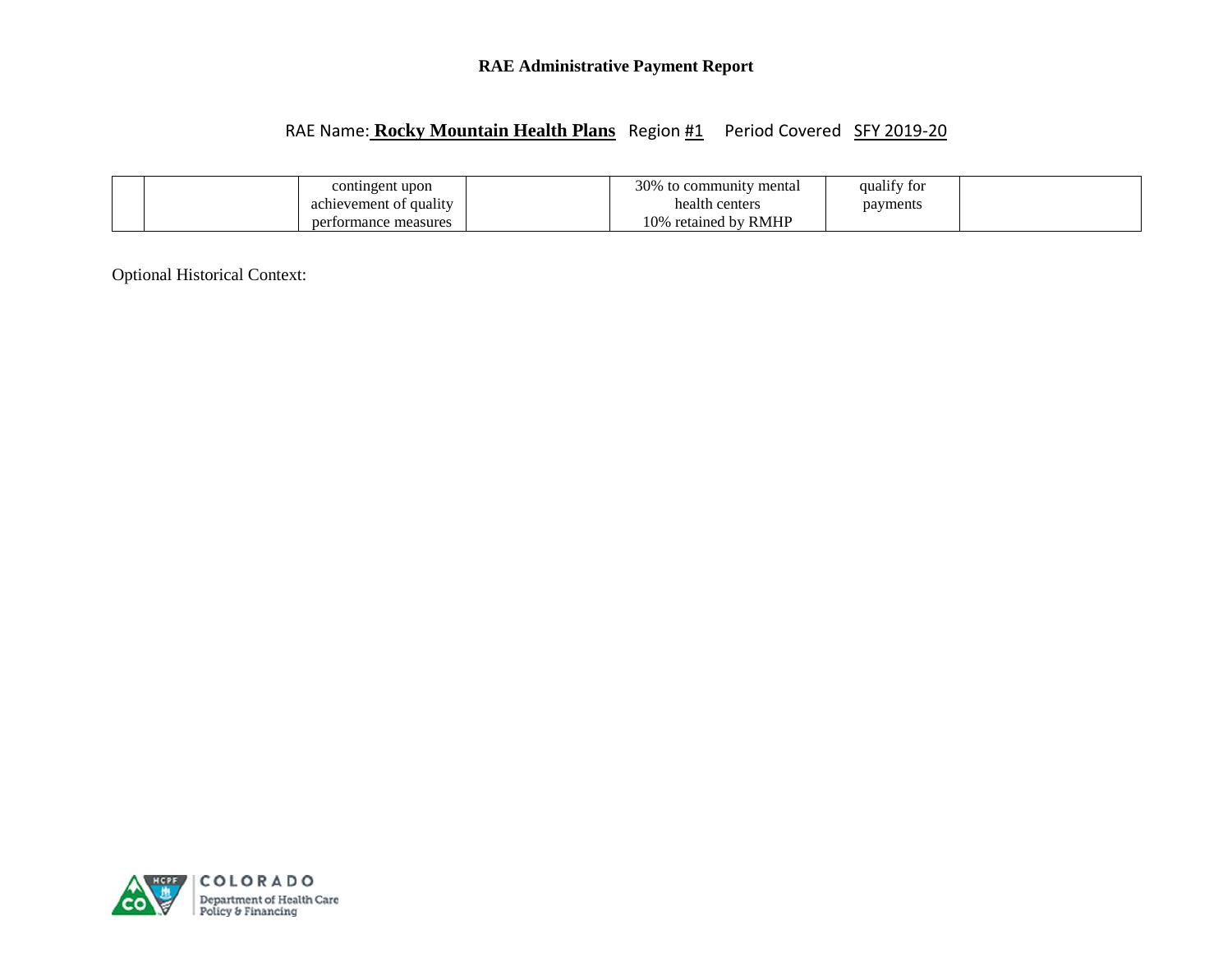# **Tier 1 – Comprehensive RMHP Population Health Partner**

#### **Profile**

### **CPC+ Participant Track 2 or PCMH Level 3 / Recognized**

#### **Demonstration**

- Able to report a minimum of 6 CQMs from RMHP eCQM Measurement Suite from a certified EMR Dashboard (FQHCs may report from the Azara registry)
- Meet performance benchmarks on 6/6 measures (See Measurement Suite for benchmarks)
- Performs satisfactorily (80%) on RMHP Tier 1 Assessment performed quarterly
- Provides current documented Executed Care Compact with at least **three** major or critical specialties
- Open to Health First Colorado Members (RAE and RAE-PRIME Members) $1$
- Medicaid APM/ FOHC APM Score = (at least)  $76 100\%$
- Use of RMHP designated applications required for Reunion FQHCs and available to others

### **Reimbursement Enhancement**

- RMHP RAE Medical Home Payment = \$3.50 PMPM
- Medicaid APM percent FFS Enhancement on the Department FFS =  $3 4% +$  (or as per Medicaid APM Score) or FQHC Value Based APM/ percent FFS reduction
- RAE Geographic Attribution Payments: \$2.00 PMPM
- Eligible for RMHP *Community Integration Agreement* to fund behavioral health, SDoH and related services

#### **Incentive Eligibility**

Eligible for KPI Pool distributions – relative to tier

#### **Resource Supplementation**

- Enhanced RMHP assistance in placing complex, resource intensive patients
- Attribution and Feedback reports
- Eligible for Consultative Practice Transformation resources
- Eligible for Health Engagement Team/Community Health Worker resource
- Eligible for RMHP designated applications with technical assistance

<sup>1</sup> For RAE attribution, a practice must accept geographic-proximity auto attributions, also known as auto-assignment, for all quarters in which they intend to operate as a Tier 1 practice. If geographic auto-attribution exceeds a panel limit set by the practice, the practice must adjust it in the Department's PCMP system appropriately in order to receive additional member assignments—no later than the first day of the next calendar quarter. The practice should consult in advance with RMHP if it reasonably expects a panel limit to affect auto-attribution and Tier 1 status.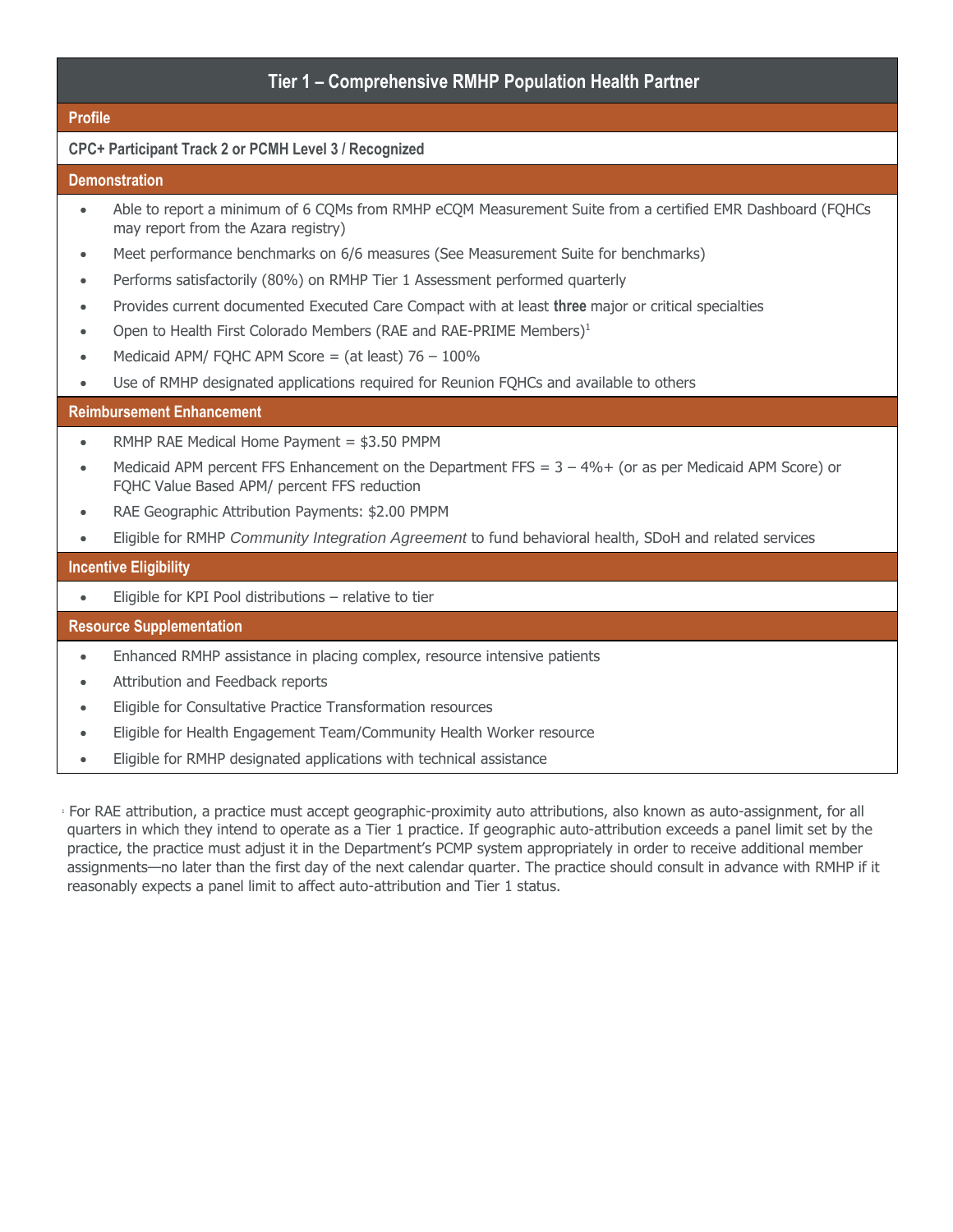# **Tier 2 – Advanced Participation**

#### **Profile**

### **Masters 2 Graduate or CPC Classic Graduate or Current CPC+ Track 1 Participant**

#### **Demonstration**

- Able to report minimum of 6 CQMs from the RMHP eCQM Measurement Suite from a certified EMR Dashboard (FQHCs may report from the Azara registry)
- Meet benchmark performance (CMS 70th percentile) on 4/6 *(See Measurement suite for Benchmarks)*
- Performs satisfactorily (80%) on RMHP Tier 2 Assessment performed quarterly
- Provides current copy of Executed Care Compact with at least one major or critical specialty
- Open to Health First Colorado Members with equitable panel management across all RMHP lines of business. All policies, procedures, patient applications, etc. will be subject to RMHP review <sup>1</sup>
- Medicaid APM/ FOHC APM Score = (at least)  $51 75%$

### **Reimbursement Enhancement**

- RMHP RAE Medical Home Payment = \$3 PMPM
- Medicaid APM percent FFS Enhancement on the Department FFS =  $2 <3\% +$  (or as per Medicaid APM Score) or FQHC Value Based APM/ percent FFS reduction
- RAE Geographic Attribution Payments = \$2.00 PMPM

#### **Incentive Eligibility**

Eligible for KPI Pool distributions – relative to tier

#### **Resource Supplementation**

- Attribution and Feedback reports
- Eligible for Practice Transformation resources for NCQA PCMH recognition with application fee reimbursement
- Eligible for Consultative Practice Transformation resources
- Eligible for Health Engagement Team/Community Health Worker resource
- Eligible for RMHP designated applications with technical assistance

<sup>1</sup> All Tier 2 practices must accept geographic-proximity auto attributions, also known as auto-assignment, for all quarters in which they intend to operate as a Tier 2 practice. If geographic auto-attribution exceeds a panel limit set by the practice, the practice must adjust it in the Department's PCMP system appropriately in order to receive additional Member assignments — no later than the first day of the next calendar quarter. The practice should consult in advance with RMHP if it reasonably expects a panel limit to affect auto-attribution and tier status.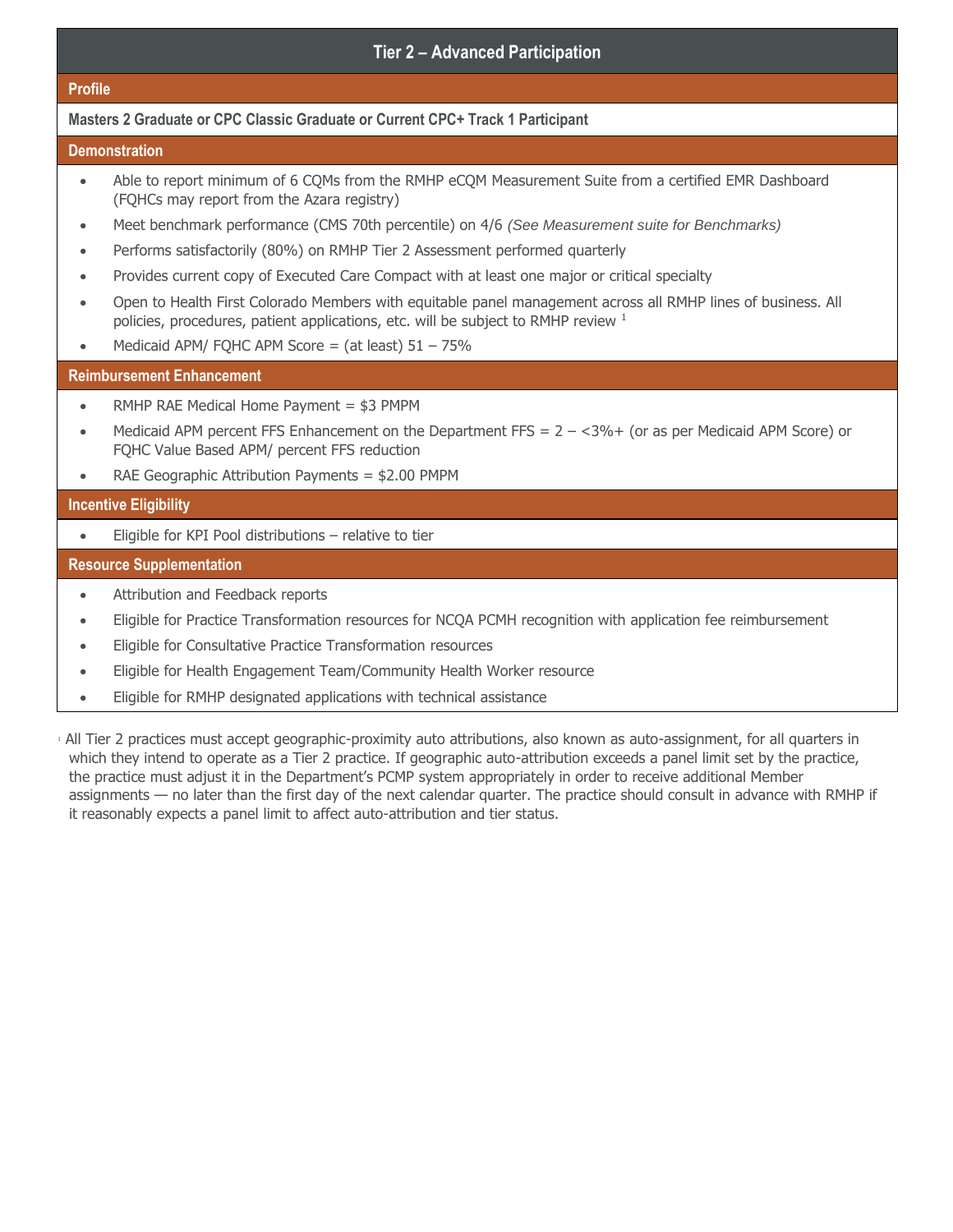# **Tier 3 – Foundations Participation**

#### **Profile**

**Graduate of RMHP Foundations or SIM**

**(For Larimer County practices where RMHP practice transformation programs have been unavailable, other structured foundational work will be considered)**

#### **Demonstration**

- Able to report minimum of 6 CQMs from the RMHP eCQM Measurement Suite from a certified EMR Dashboard (FQHCs may report from Azara)
- Meet benchmark performance (CMS 70th percentile) on 2/6 *(See Measurement suite for Benchmarks)*
- Performs satisfactorily (80%) on RMHP Tier 3 Assessment performed every 6 months
- Open to Health First Colorado Members. Intermittent or limited availability for new Health First Colorado Members
- $\bullet$  Medicaid APM/ FQHC APM Score = (at least) 26 50%

#### **Reimbursement Enhancement**

- RMHP RAE Medical Home Payments = \$2.25 PMPM
- Medicaid APM percent FFS Enhancement on the Department FFS =  $1\%  $2\% +$  (or as per Medicaid APM Score) or$ FQHC Value Based APM/ percent FFS reduction
- RAE Geographic Attribution Payments = \$2.00 PMPM

#### **Incentive Eligibility**

Eligible for KPI Pool distributions — relative to tier

### **Resource Supplementation**

- Attribution reports
- Feedback reports upon request
- Practice Transformation resources with \$10K incentive for Masters 1 and Masters 2 successful program participation